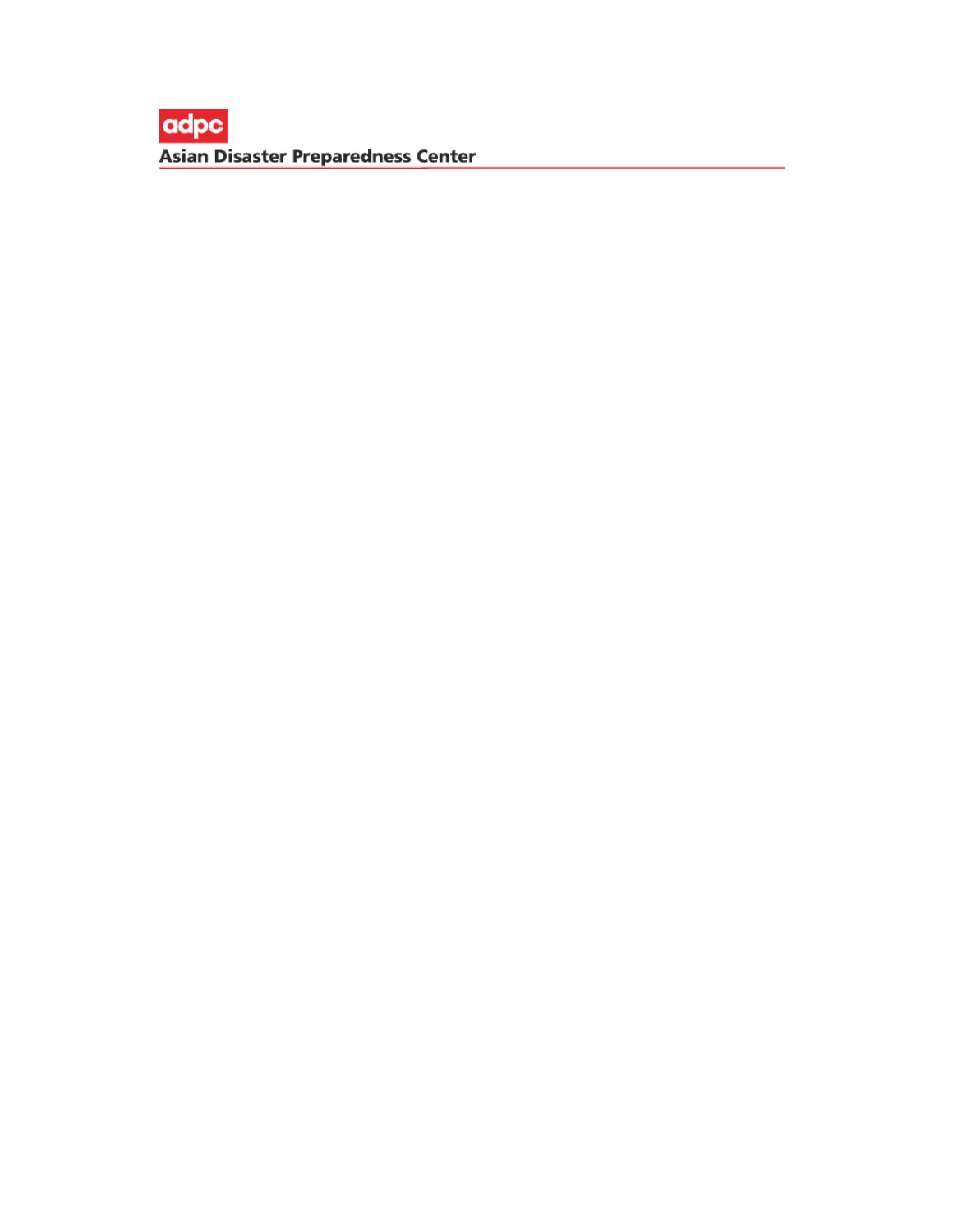## **Needs Assessment Report**

### **1. Introduction**

The  $1<sup>st</sup>$  phase of the CASITA project funded under the EU Asia IT&C program ended in March 2004. From the initial group of 14 universities, four universities from Indonesia, India, Sri Lanka, and Thailand have requested assistance for the development of undergraduate and postgraduate level courses on natural risk management during the CASITA phase I final workshop and subsequently. They requested the courses to be supported by a research component in order to ensure sustainability and ability to be innovative to address local priorities. These universities, observed to be most promising have taken steps already to institutionalize disaster management subjects in the course curriculum of ongoing courses, are:

- 1. Indian Institute of Remote Sensing, India
- 2. Gadjah Mada University, Indonesia
- 3. University of Ruhuna, Sri Lanka
- 4. Chiang Mai University, Thailand

Therefore, these universities were approached to obtain more information on the needs and special features to be included in academic programs. The common major hazard type associated with cities in all target countries is hydro-meteorological, but cities in India and Indonesia have considerable threat due to seismic activities also. The urban context, population density, associated social and economic problems differ country to country. A serious difference also can be observed in terms of level of subject knowledge of disaster risk management, land use planning, etc. The level in expertise in application of tools such as GIS/RS is also different from one university to another. The need assessment will focus on subject matter as well as the capacity and infrastructure needs of respective universities.

#### **2. Methodology**

The process of needs assessment started soon after the start of the project. In fact, both ITC and ADPC had been continuously in touch with all the four universities during the period between CASITA I and II. This has greatly helped both ITC and ADPC to be up-to-date on the progress made by these universities. The following channels were used for conducting needs assessment: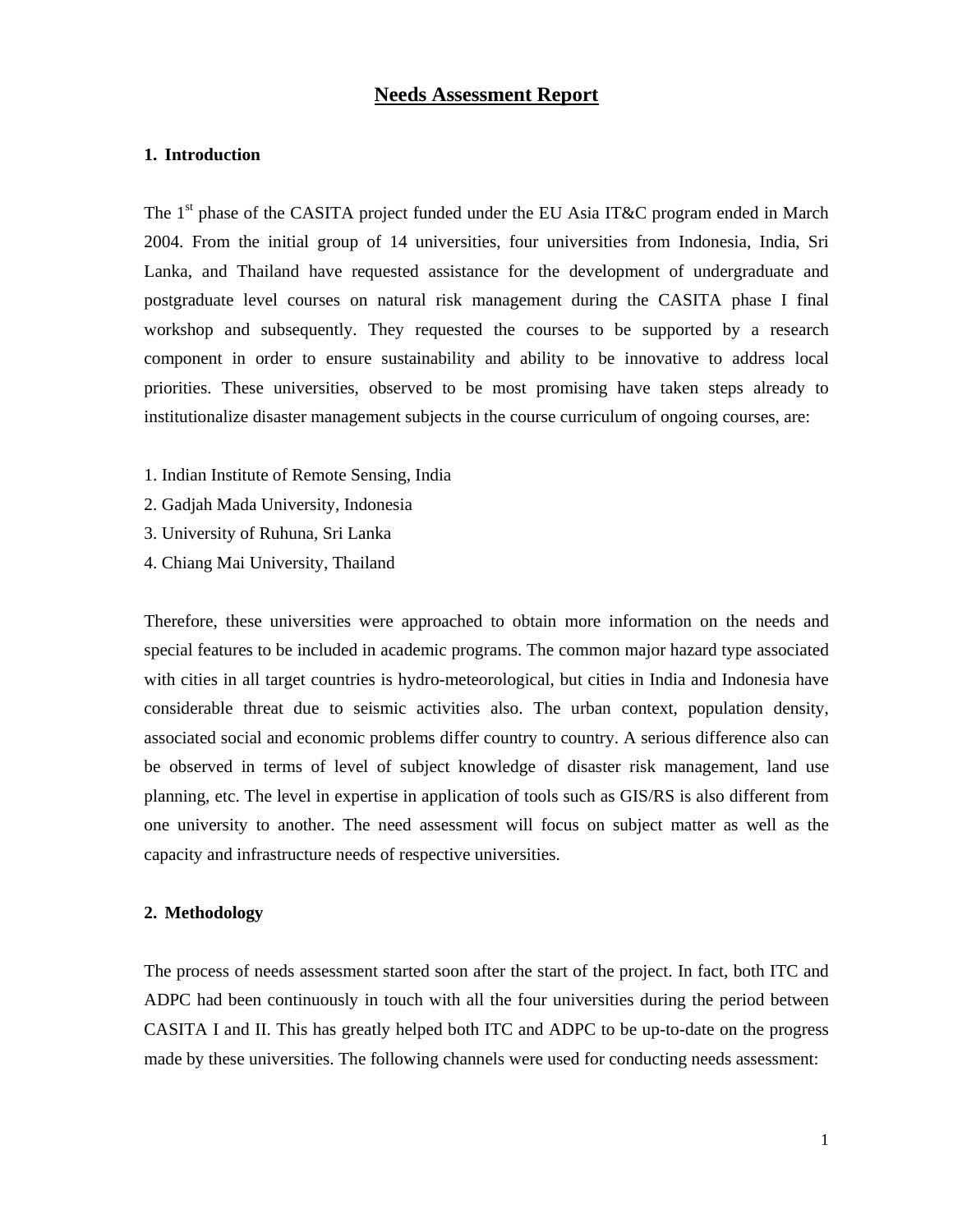- Setting up of electronic distribution list
- Individual universities to be contacted personally for preliminary assessment
- Prepare and include a short description on the project for sharing with all partners
- The questionnaire circulated to universities includes current set up of the course, plan for the disaster management course at the post-graduate level, curriculum and sessions of the course, expertise and number of the teaching staff, available infrastructure, research component in the course, support required from ADPC, ITC and BU, potential job opportunities.

Since one nominee of each university was awarded fellowship to attend 12 weeks short course on GIS and Remote Sensing for natural hazard and risk assessment at ITC, it was agreed that all the four faculty members will continue to work on the needs assessment in consultation with and under overall supervision of ITC.

Based on the consultations, discussions and inputs from all the four universities, a brief on the needs assessment is given below:

# **3. University of Ruhuna, Sri Lanka**

## **3.1 Introduction**

The Department of Geography at the University of Ruhuna in Sri Lanka focuses on disaster management issues. It has general and special degree courses and about 150 students enroll for these courses every year.

The Department of Geography has an office room, Cartography Lab, Land evaluation Lab, three lecture rooms, Computer Lab, Library, and 12 lecturers rooms. There are 17 staff members in all, 3 are professors, 6 Grade 1 Senior Lecturers, 5 Senior Lecturers. The Department also has a climatic data collection station.

The Department of Geography carries out research works mainly in the following areas: Coastal Geomorphology, Coastal Zone Management, River Basin Hydrology, Environmental Hazard, Population dynamics, Rural development and Regional Planning.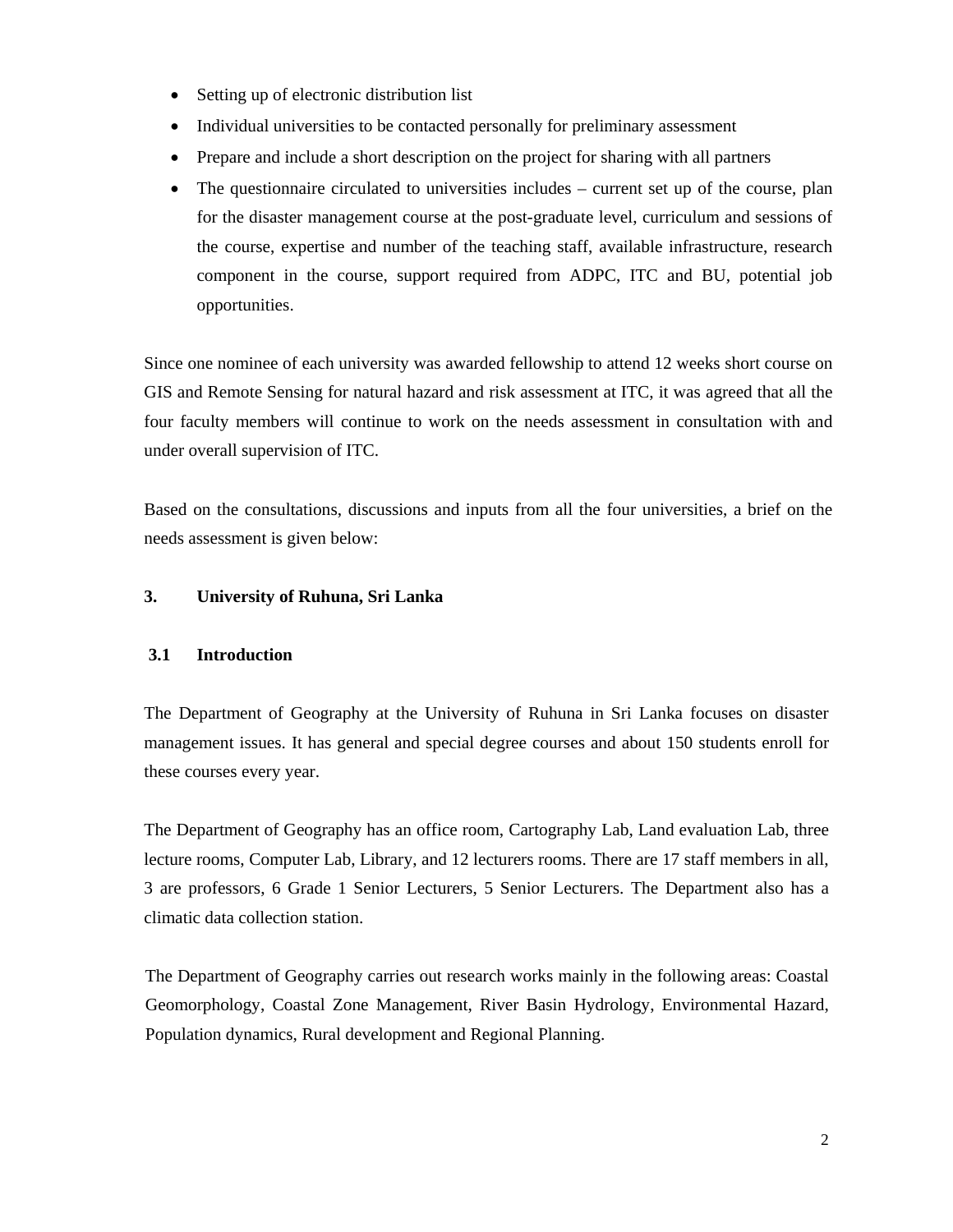#### **3.2 Needs Assessment**

- The Department of Geography lacks in computer and Internet facilities. The existing computers are old and they need to be upgraded. There is also a need to develop the network of computers and increase Internet accessibility.
- At present the M.A., M.Phil. and Ph.D. programmes are not functioning properly due to lack of special and targeted modules. Therefore, the curriculum and special modules need to be developed.
- There is a need to train teachers specifically for disaster management, GIS and remote sensing which would in turn contribute towards development of a joint research programs and proposed M.Sc. program under CASITA project.
- In order to promote research in disaster management field it was found to be important that research guidelines should be developed highlighting the current research in this field. Also necessary equipments and materials such as the software and satellite images should be made available along with small grants for purchase of digital data etc. There is also a need to organize a workshop for development of methodology for disaster related research.
- A disaster management center needs to be established in the University of Ruhuna whose main objective would be to develop database system, conduct short courses and carry out disaster related research. Teaching materials, such as text books, reports and monographs should be provided as well as the skills for preparation of teaching modules should be developed. A University staff exchange programme should be established for exposure and enhancement and upgradation of skills.

## **3.3 Proposed programmes**

## • **Joint Research Programme**

Under the joint research programme the following case studies will be carried out by the University staff members in collaboration with partner Universities:

Flood Risk Assessment of Colombo City, Landslide Risk Assessment of Matara district,Tsunami Hazard Assessment of Matara district.

## • **Proposed M.Sc. Programme**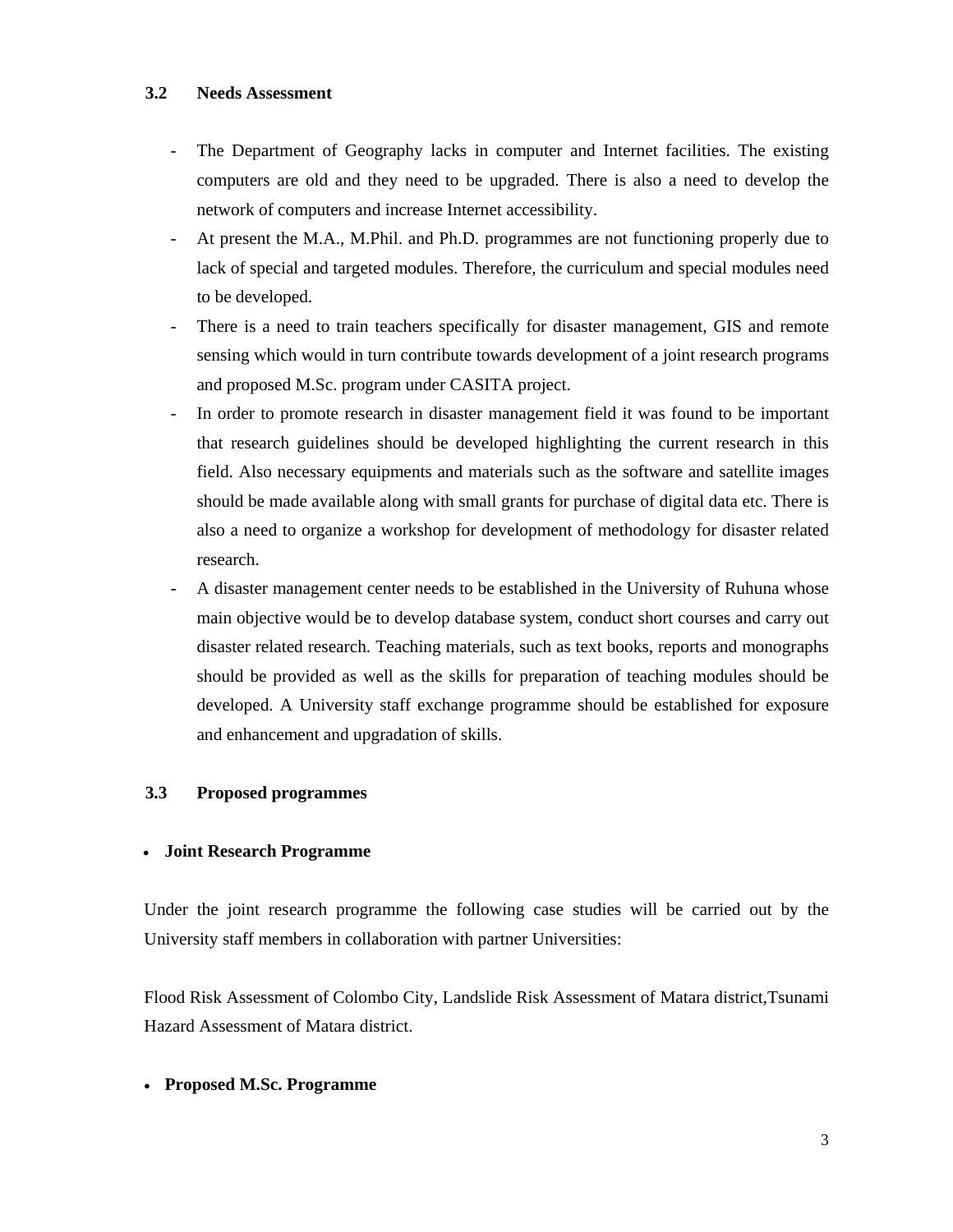A new M.Sc. course on Environmental Management is proposed to be designed with especial emphasis to disaster management and coastal zone management. The course duration will be two years and the target group will be School Teachers, Environmental officers, Project Managers, Planning officers, other Government officers and Professionals.

#### • **Job opportunities**

The demand for disaster education has increased after the tsunami disaster and even the government of Sri Lanka is going to introduce disaster related curriculum in schools, therefore in future there would be more opportunities for disaster management professionals.

#### **4. Chiang Mai University, Thailand**

#### **4.1 Introduction**

The Department of Geography is one of three departments of the Faculty of Social Sciences, within the Chiang Mai University (CMU). Currently, the Department has 17 staff members, which are mostly involved in teaching. It offers program study in both Bachelor and Master degree.

The curriculum of the Bachelor program in the Geography Department emphasizes on spatial analysis particularly in giving knowledge on various concepts, theories, including application of quantitative analysis methods. It also includes application of new technology, and computer techniques in data analysis and cartographic design, and also application of geographic information systems (GIS) in data analysis. Department of Geography also cooperates with The Geo–Informatics and Space Technology Development Agency (GISTDA) in the establishment of The Geo–Informatics and Space Technology Center (Northern Region) in order to serve remote sensing data, to consult, to train, and to provide research services in different branches to various institutes from both public and private sectors in the Northern Region and nearby countries.

# **4.2 Courses**

Four programmes are offered: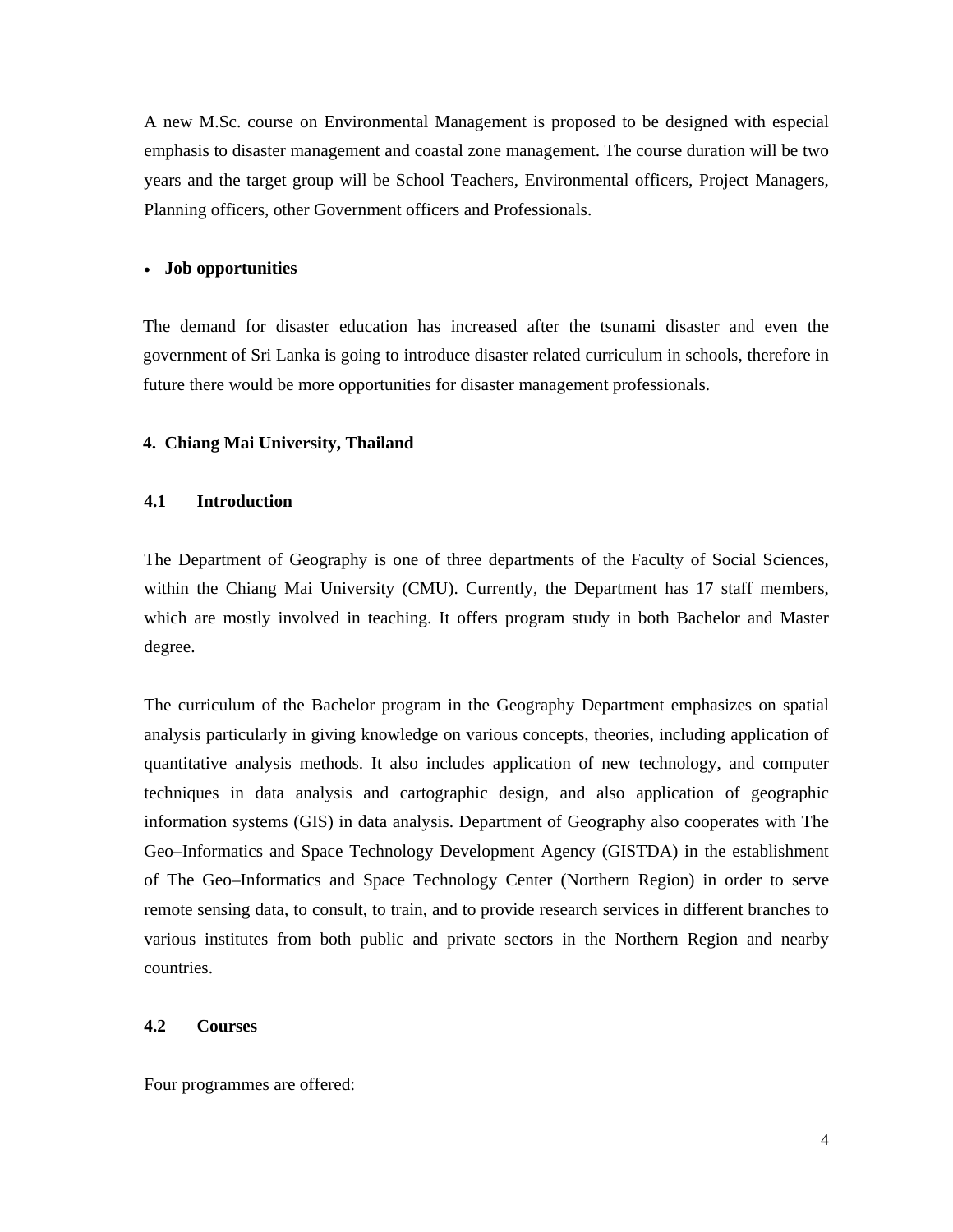- Bachelor of Science Program in Geography
- Master of Science Program in Geography (Thesis)
- Master of Science Program in Geography (Independent Study)
- Master of Science Program in Geoinformatics

In relation to the CASITA II project, in particular the last programme seems to be the most relevant.

# **4.3 Needs Assessment**

# • **Joint postgraduate course on "Geoinformatics for Disaster Management"**

A specialized course on "Geoinformatics for Disaster Management" as a specialization within the Geoinformatics course, which would include more hazard and risk related topics in the elective part of the course, needs to be offered. A joint Master's program between ITC and CMU could be introduced where CMU would open four new elective subjects:

- Introduction to Disaster Management,
- Hazard Assessment,
- Risk Assessment, and
- Application of Geoinformatics in Disaster Management.

Short trainings for 3-4 months could be conducted for post graduate students at ITC so as to enhance their knowledge and experience on natural disaster and hazard assessment.

- It would be beneficial for Thai students if there is joint research between ITC and CMU and ITC staff could be co-supervisor for students for their master's thesis.
- One of the main bottlenecks for collaboration with the Department of Geography of the CMU is that all courses are offered in Thai, and the introduction of English medium courses is still not foreseen.
- In the framework of the CASITA II project a course was organized in the Chiang Mai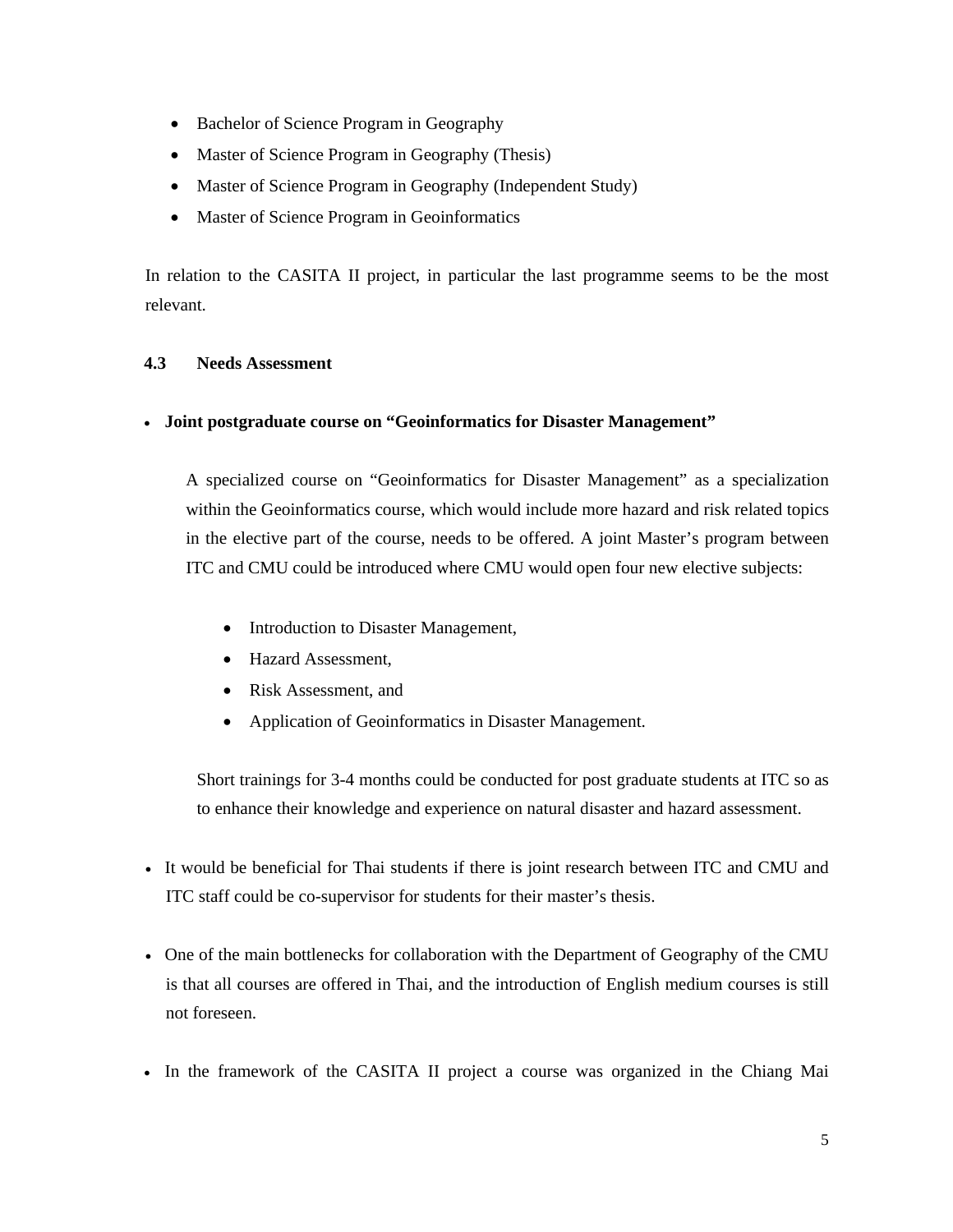University on Urban Disaster Management, during 9-10 April 2005, which was taken by the staff members of ADPC. The Geography Faculty of Chiang Mai University also proposed the organization of a course on "Geo-Information for natural hazards and disaster management in Chiang Mai, Thailand" sometime during second year of the CASITA II project, in 2006.

# • **Joint research with Land Development Department (LDD)**

ITC has had a long working relation with the Thai Land Development Department. Emphasis was laid on possible collaboration of LDD-ITC and CMU, particularly in following areas:

- Landslide Hazard Map and Hazard Assessment in the Upper Northern Thailand
- Flood Risk Map and Flood Assessment in the Upper Northern Thailand
- Drought Risk Map and Drought Assessment in the Upper Northern Thailand. **1.1.1**

1.1.2 Counterparts from CMU and ITC/Bonn University/ADPC have to be identified for this.

# • **Capacity building and staff exchange**

- Upgrading CMU faculty by joining the short course training at ITC.
- **Staff exchange**; guest lecture between Chiang Mai University-Thailand, Gadjah Mada University-Indonesia, University of Ruhuma-Sri Lanka, Indian Institute of Remote Sensing- India, ITC-The Netherlands and Bonn University-Germany.

# **5. Gadjah Mada University, Yogyakarta, Indonesia**

# **5.1 Introduction**

Gadjah Mada University has the required experts and facilities for running Disaster management courses. Since 1996/1997 the Natural Disaster Research Center of the University has been continuously cooperation jointly with Bakornas PB (National Coordinating Board for Disaster Management), Social Department and supported by UNDP to run short courses and special training programmes in the application of RS/GIS in hazard assessment and disaster management. Since 2004 the Center together with Faculty of Geography Gadjah Mada University has been conducting a refresher course on the Application of Geo-Information in Disaster Management, supported by ITC, the Netherlands. Master program in **Geo-Information**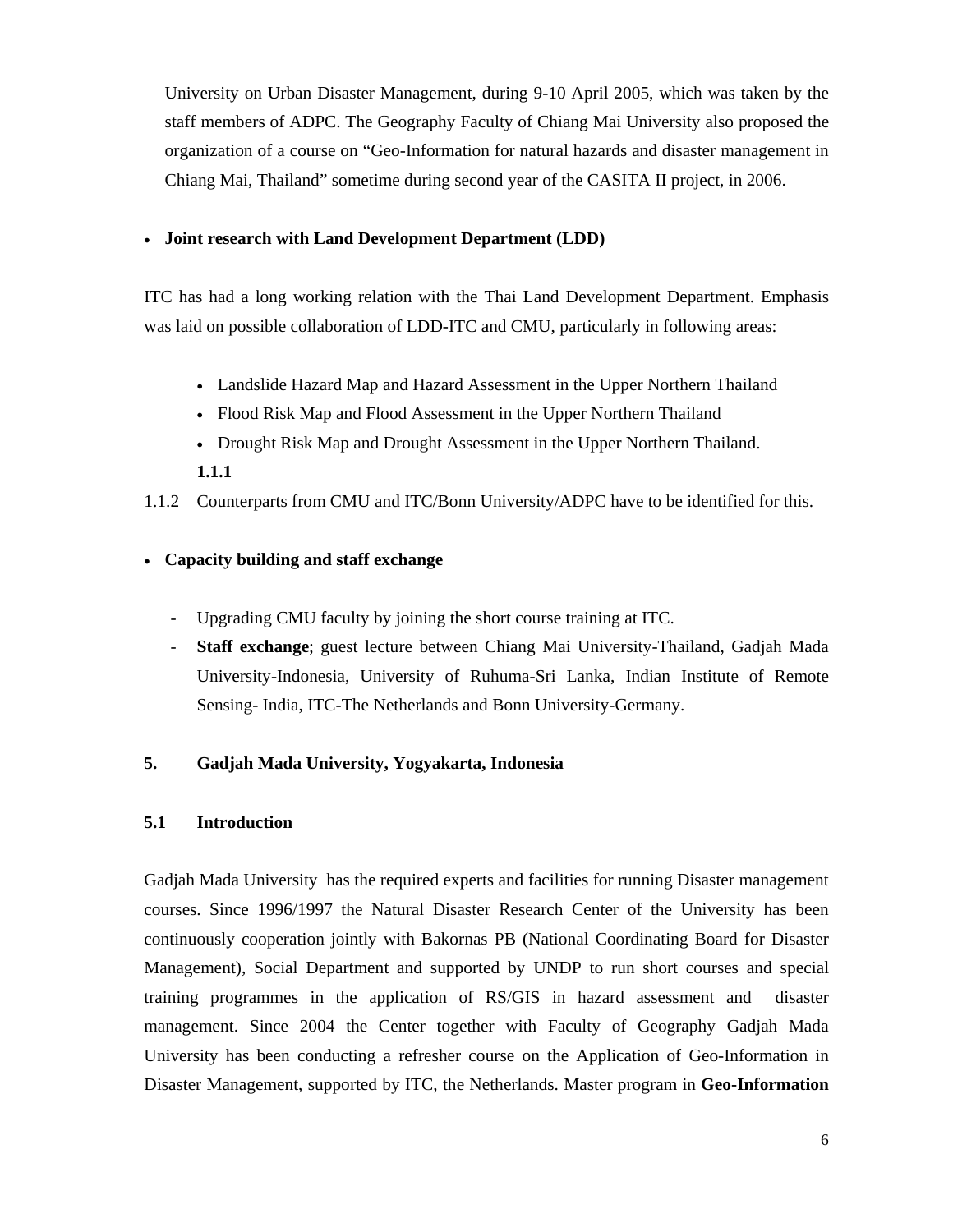**for Disaster Management** was launched in the academic year 2004/2005 with support from ITC (International Institute for Geo-Information Science and Earth Observation), The Netherlands.

In general, the aim of the program is to develop academic and professional skills in managing disasters with emphasis on the application of RS/GIS for Disaster Management. This course is directed towards critical and professional knowledge of Geo-Information sciences for education, research and community services in Disaster Management. This course is designed for academic staffs and professionals involved in disaster assessment, prevention, mitigation, relief, and disaster management using Geo-Information science and technology.

The teaching faculty consists of the lecturers from the Geography Faculty, Research Center for Disaster, Gadjah Mada University and ITC, the Netherlands who have a wide range of expertise required to support and run this program. The program is expected to be completed within 18 months.

# **5.2 Facilities**

At present the following facilities are available within the University:

Postgraduate teaching rooms (AC, LCD, OHP, White board), Libraries (CD ROM), Several geophysical laboratories, Educational facilities in Research Center for Natural Disasters, PUSPICS, and Natural Resources and Environmental Management Studio (NREM) at the Physical Geography Department, Remote Sensing and GIS laboratory, Access to ITC library facilities and other related disasters field laboratory.

## **5.3 Needs Assessment**

- **Promotion of the M.Sc. Program** (UGM-ITC in DM) to be done through distribution and leaflet and road show of UGM staff in Indonesia, through postings in ITC and or ADPC/CASITA II web site, through short note on ITC News, advertisement at Holland Education Fair 2005-and year after and also through ASIA Link, etc.
- Scholarships to be provided by ITC, Bonn University, ADPC and others to as many as possible.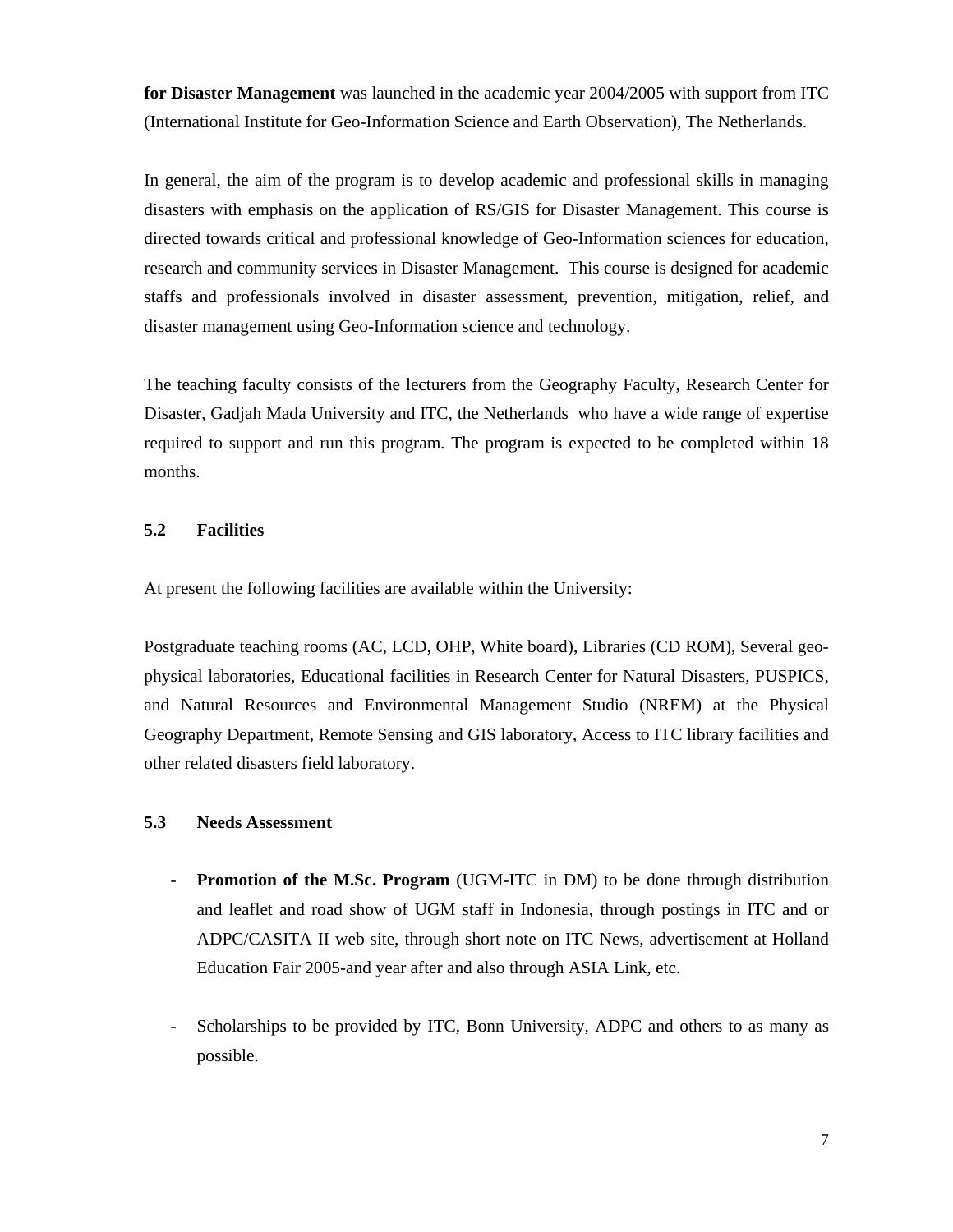- Support from ITC would be needed for providing educational textbooks and software such as ILWIS, ERDAS, etc as well as hardware such as computers, laptops, etc.
- Capacity Building and Upgrading knowledge of the staff needs to be done through short courses on disaster management, short course on EREG at ITC Joint short course in Disaster Management at ADPC (2005) and Refresher course (ITC alumni and interested person) in UGM for "Tsunami Modeling and Reduction Strategy)- (2005/2006). Also students of this course can be send to ITC for short term trainings.
- UGM would need staff from ITC, Bonn University and ADPC for various components in the program along with the existing staff there.
- The research done under the program would be published under "The Indonesian Journal of Geography" and through UGM/Research Center for Natural Disasters (joint research/training/short course, publication/public awareness campaign in Disaster Reduction Program), established since 1986
- UGM has a new program in QA (2003/2004: preparation phase, 2005 : implementing year) and Accreditation for the programs would be conducted by National Board for Higher Education Accreditation (BAN-DIKTI).

# **6. Indian Institute of Remote Sensing, Dehradun, India**

## **6.1 Introduction**

The Indian Institute of Remote Sensing (IIRS) at Dehradun is a premier training and research institute in South Asia functioning under the National Remote Sensing Agency (NRSA), Department of Space, Government of India. Formerly known as Indian Photo-interpretation Institute, IIRS was set-up in 1966 under the aegis of the Survey of India, with the collaboration of the Government of The Netherlands, on the pattern of the International Institute for Aerospace Survey and Earth Sciences (ITC), Enschede, the Netherlands. The prime objectives of the Institute are training, education, research and consultancy in remote sensing applications in forestry, geology, agriculture and soil sciences, urban and regional planning, water resources, marine sciences, and image processing, geographic information systems, photogrammetry and photoprocessing.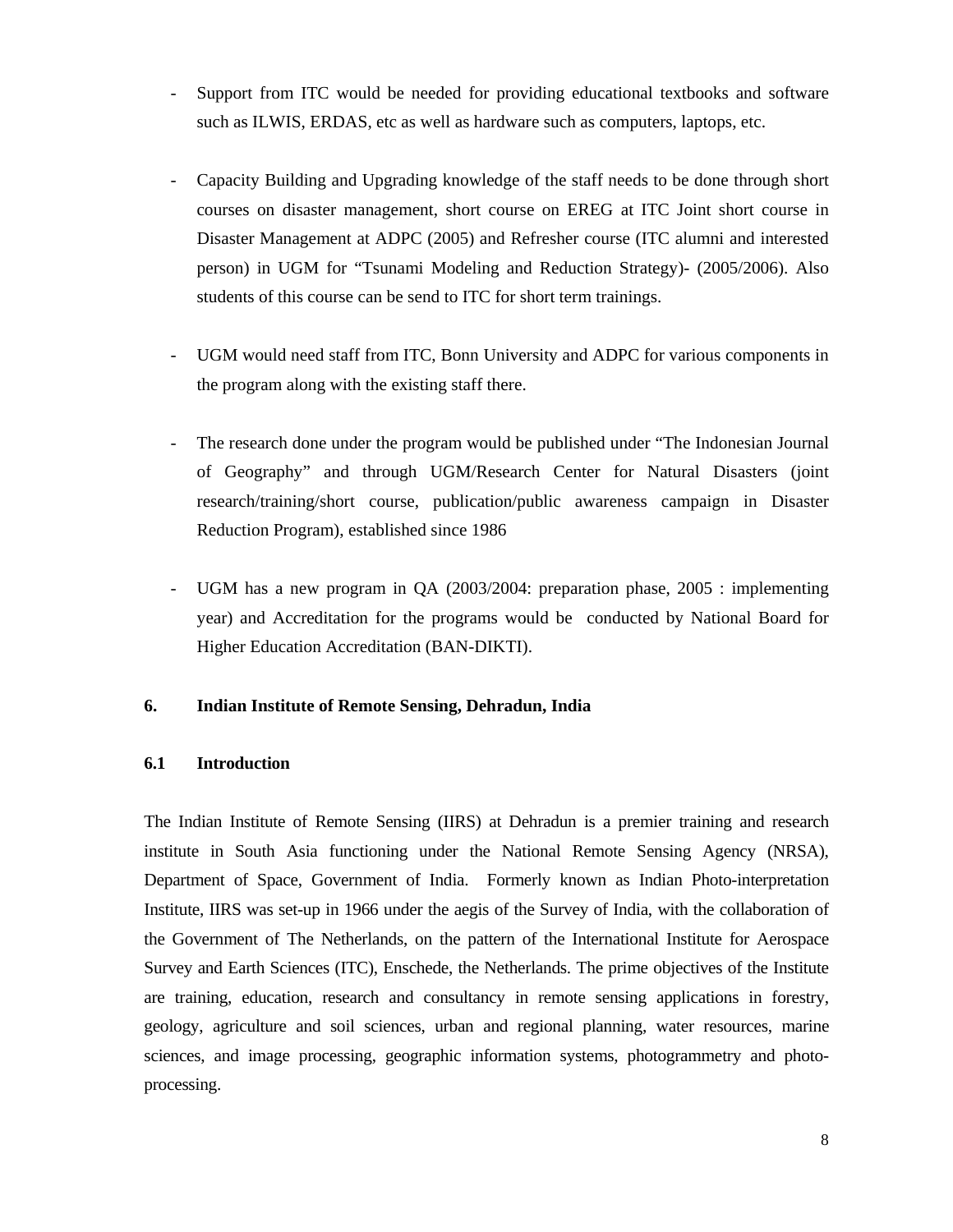At IIRS, around 50 experienced scientific staff imparts training on the application of remote sensing and GIS to professionals and students from diversified fields. More than 3700 professionals from all over India and abroad have graduated from the institute since 1966. The training programme, known as "Transfer of Technology" at IIRS, offers more than 20 specialisation courses in various geoscientific fields.

#### **6.2 Academic Programs**

The joint MSc course on Geo-informatics has been running for three consecutive years, the first group of MSc students in Geo-informatics in 2002-2003.The joint MSc course in Geo-informatics leads to an ITC MSc degree in Geo-information Science and Earth Observation with specialisation in Geo-informatics, and the joint MSc course in Hazard and Risk Analysis leads to an ITC MSc degree in Geo-information Science and Earth Observation with specialisation in Geo-hazards.

#### **6.3 Needs Assessment**

## - **Supervision of M.Sc. students**

A total of 8 M.Sc. students have visited ITC in the period February-May 2005 as part of the joint MSc course on Hazard and Risk Analysis of IIRS and ITC. The support to the research of the MSc needs to be done through Internet using the blackboard site of ITC, with similar components as the CASITA II site.

#### - **Research collaboration**

Research collaboration between IIRS and ITC will take place in several ways.

**Joint PhD research**. Plans are underway for joint research in the field of Geoinformatics and in the field of Landslide hazard and risk assessment (in collaboration with National Remote Sensing Agency and Geological Survey of India). In the past several IIRS staff has obtained Ph.D. in a sandwich construction with ITC.

#### **- Joint MSc research resulting in joint publications**